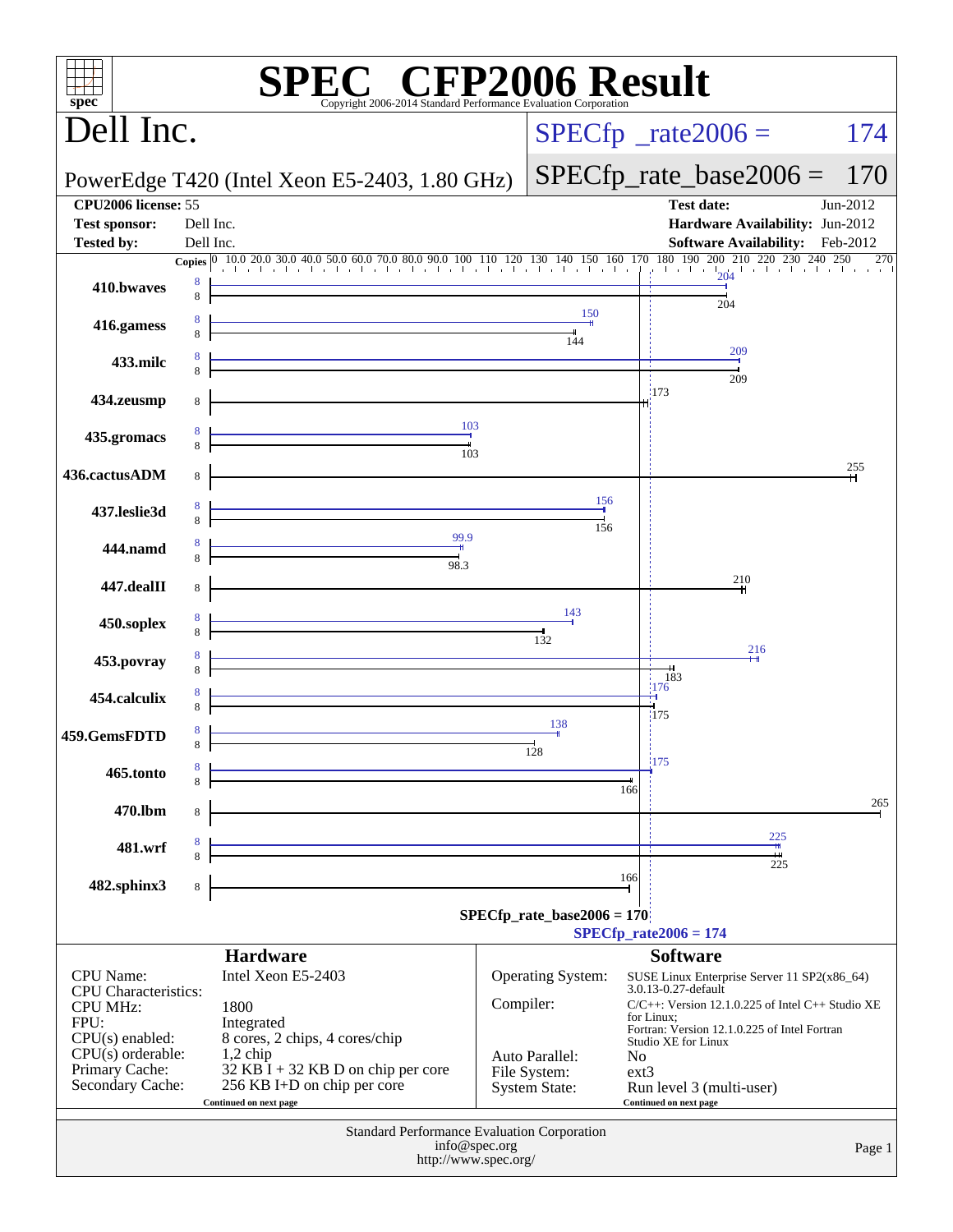# Dell Inc.

#### $SPECTp_rate2006 = 174$

PowerEdge T420 (Intel Xeon E5-2403, 1.80 GHz)

### [SPECfp\\_rate\\_base2006 =](http://www.spec.org/auto/cpu2006/Docs/result-fields.html#SPECfpratebase2006) 170

| <b>CPU2006 license: 55</b>                                                 |                                                                                                                                                        |                                                            | <b>Test date:</b><br>$Jun-2012$           |
|----------------------------------------------------------------------------|--------------------------------------------------------------------------------------------------------------------------------------------------------|------------------------------------------------------------|-------------------------------------------|
| <b>Test sponsor:</b>                                                       | Dell Inc.                                                                                                                                              |                                                            | <b>Hardware Availability: Jun-2012</b>    |
| <b>Tested by:</b>                                                          | Dell Inc.                                                                                                                                              |                                                            | <b>Software Availability:</b><br>Feb-2012 |
| L3 Cache:<br>Other Cache:<br>Memory:<br>Disk Subsystem:<br>Other Hardware: | 10 MB I+D on chip per chip<br>None<br>96 GB (12 x 8 GB 2Rx4 PC3-12800R-11, ECC, running<br>at $1067 \text{ MHz}$ )<br>1 x 300 GB 15000 RPM SAS<br>None | <b>Base Pointers:</b><br>Peak Pointers:<br>Other Software: | $32/64$ -bit<br>$32/64$ -bit<br>None      |

#### **[Results Table](http://www.spec.org/auto/cpu2006/Docs/result-fields.html#ResultsTable)**

|                   |               |                |       | <b>Base</b>    |       |                |            | <b>Peak</b>   |                |              |                |              |                |              |
|-------------------|---------------|----------------|-------|----------------|-------|----------------|------------|---------------|----------------|--------------|----------------|--------------|----------------|--------------|
| <b>Benchmark</b>  | <b>Copies</b> | <b>Seconds</b> | Ratio | <b>Seconds</b> | Ratio | <b>Seconds</b> | Ratio      | <b>Copies</b> | <b>Seconds</b> | <b>Ratio</b> | <b>Seconds</b> | <b>Ratio</b> | <b>Seconds</b> | <b>Ratio</b> |
| 410.bwayes        | 8             | 533            | 204   | 532            | 204   | 532            | 204        |               | 533            | 204          | 533            | 204          | 532            | 204          |
| 416.gamess        | 8             | 1085           | 144   | 1091           | 144   | 1085           | 144        | 8             | 1035           | 151          | 1042           | 150          | 1043           | 150          |
| $433$ .milc       | 8             | 351            | 209   | 351            | 209   | 352            | 209        | 8             | 351            | 209          | 351            | 209          | 351            | 209          |
| $434$ . zeusmp    | 8             | 421            | 173   | 421            | 173   | 425            | 171        | 8             | 421            | 173          | 421            | <u>173</u>   | 425            | 171          |
| 435.gromacs       | 8             | 560            | 102   | 556            | 103   | 556            | 103        | 8             | 556            | 103          | 555            | 103          | 556            | <b>103</b>   |
| 436.cactusADM     | 8             | 374            | 255   | 377            | 253   | 374            | 256        | 8             | <u>374</u>     | 255          | 377            | 253          | 374            | 256          |
| 437.leslie3d      | 8             | 482            | 156   | 483            | 156   | 483            | 156        | 8             | 482            | 156          | 484            | 155          | 482            | 156          |
| 444.namd          | 8             | 653            | 98.3  | 653            | 98.3  | 653            | 98.3       | 8             | 648            | 99.0         | 642            | 99.9         | 642            | 100          |
| $447$ .dealII     | 8             | 432            | 212   | 435            | 210   | 436            | 210        | 8             | 432            | 212          | 435            | 210          | 436            | 210          |
| $450$ .soplex     | 8             | 506            | 132   | 507            | 131   | 507            | <u>132</u> | 8             | 466            | 143          | 466            | 143          | 465            | 143          |
| $453$ .povray     | 8             | 232            | 183   | 232            | 183   | 234            | 182        | 8             | 196            | 217          | 199            | 214          | 197            | 216          |
| 454.calculix      | 8             | 377            | 175   | 376            | 175   | 376            | 175        | 8             | 374            | 176          | 374            | 176          | 374            | 176          |
| 459.GemsFDTD      | 8             | 662            | 128   | 663            | 128   | 662            | 128        | 8             | 618            | 137          | 615            | 138          | 616            | 138          |
| $465$ .tonto      | 8             | 472            | 167   | 474            | 166   | 473            | 166        | 8             | 451            | 175          | <b>451</b>     | <u>175</u>   | 451            | 174          |
| 470.1bm           | 8             | 415            | 265   | 415            | 265   | 415            | 265        | 8             | 415            | 265          | 415            | 265          | 415            | 265          |
| 481.wrf           | 8             | 396            | 226   | 400            | 223   | <u>397</u>     | 225        | 8             | 399            | 224          | 398            | 225          | 396            | 225          |
| $482$ .sphinx $3$ | 8             | 940            | 166   | 941            | 166   | 942            | 166        | 8             | 940            | 166          | 941            | 166          | 942            | 166          |

Results appear in the [order in which they were run.](http://www.spec.org/auto/cpu2006/Docs/result-fields.html#RunOrder) Bold underlined text [indicates a median measurement.](http://www.spec.org/auto/cpu2006/Docs/result-fields.html#Median)

#### **[Submit Notes](http://www.spec.org/auto/cpu2006/Docs/result-fields.html#SubmitNotes)**

 The numactl mechanism was used to bind copies to processors. The config file option 'submit' was used to generate numactl commands to bind each copy to a specific processor. For details, please see the config file.

#### **[Operating System Notes](http://www.spec.org/auto/cpu2006/Docs/result-fields.html#OperatingSystemNotes)**

Stack size set to unlimited using "ulimit -s unlimited"

#### **[Platform Notes](http://www.spec.org/auto/cpu2006/Docs/result-fields.html#PlatformNotes)**

 CPU Power Management set to Maximum Performance Memory Frequency set to Maximum Performance Turbo Boost set to Enabled Continued on next page

> Standard Performance Evaluation Corporation [info@spec.org](mailto:info@spec.org) <http://www.spec.org/>

Page 2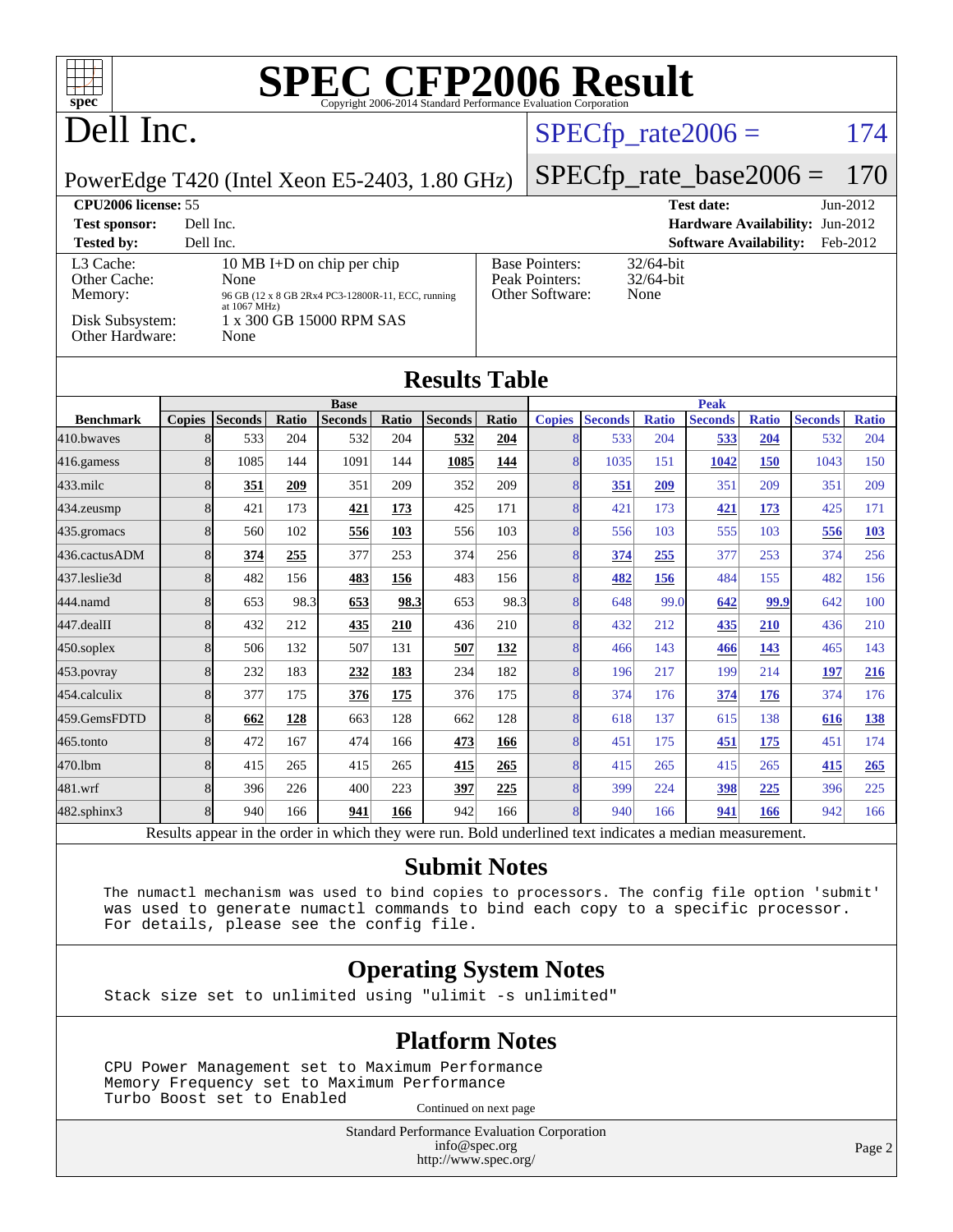# Dell Inc.

 $SPECTp\_rate2006 = 174$ 

PowerEdge T420 (Intel Xeon E5-2403, 1.80 GHz)

**[Test sponsor:](http://www.spec.org/auto/cpu2006/Docs/result-fields.html#Testsponsor)** Dell Inc. **[Hardware Availability:](http://www.spec.org/auto/cpu2006/Docs/result-fields.html#HardwareAvailability)** Jun-2012 **[Tested by:](http://www.spec.org/auto/cpu2006/Docs/result-fields.html#Testedby)** Dell Inc. **[Software Availability:](http://www.spec.org/auto/cpu2006/Docs/result-fields.html#SoftwareAvailability)** Feb-2012

[SPECfp\\_rate\\_base2006 =](http://www.spec.org/auto/cpu2006/Docs/result-fields.html#SPECfpratebase2006) 170 **[CPU2006 license:](http://www.spec.org/auto/cpu2006/Docs/result-fields.html#CPU2006license)** 55 **[Test date:](http://www.spec.org/auto/cpu2006/Docs/result-fields.html#Testdate)** Jun-2012

#### **[Platform Notes \(Continued\)](http://www.spec.org/auto/cpu2006/Docs/result-fields.html#PlatformNotes)**

 C States/C1E set to Enabled Sysinfo program /root/CPU2006-1.2/config/sysinfo.rev6800 \$Rev: 6800 \$ \$Date:: 2011-10-11 #\$ 6f2ebdff5032aaa42e583f96b07f99d3 running on linux-316h Sat Jun 23 01:43:25 2012 This section contains SUT (System Under Test) info as seen by some common utilities. To remove or add to this section, see: <http://www.spec.org/cpu2006/Docs/config.html#sysinfo> From /proc/cpuinfo model name : Intel(R) Xeon(R) CPU E5-2403 0 @ 1.80GHz 2 "physical id"s (chips) 8 "processors" cores, siblings (Caution: counting these is hw and system dependent. The following excerpts from /proc/cpuinfo might not be reliable. Use with caution.) cpu cores : 4 siblings : 4 physical 0: cores 0 1 2 3 physical 1: cores 0 1 2 3 cache size : 10240 KB From /proc/meminfo MemTotal: 98994188 kB HugePages\_Total: 0<br>Hugepagesize: 2048 kB Hugepagesize: /usr/bin/lsb\_release -d SUSE Linux Enterprise Server 11 (x86\_64) From /etc/\*release\* /etc/\*version\* SuSE-release: SUSE Linux Enterprise Server 11 (x86\_64) VERSION = 11 PATCHLEVEL = 2 uname -a: Linux linux-316h 3.0.13-0.27-default #1 SMP Wed Feb 15 13:33:49 UTC 2012 (d73692b) x86\_64 x86\_64 x86\_64 GNU/Linux run-level 3 Jun 22 14:28 last=S SPEC is set to: /root/CPU2006-1.2<br>Filesystem Type Size Use Type Size Used Avail Use% Mounted on /dev/sda2 ext3 271G 123G 135G 48% / Additional information from dmidecode: (End of data from sysinfo program)

Standard Performance Evaluation Corporation [info@spec.org](mailto:info@spec.org) <http://www.spec.org/>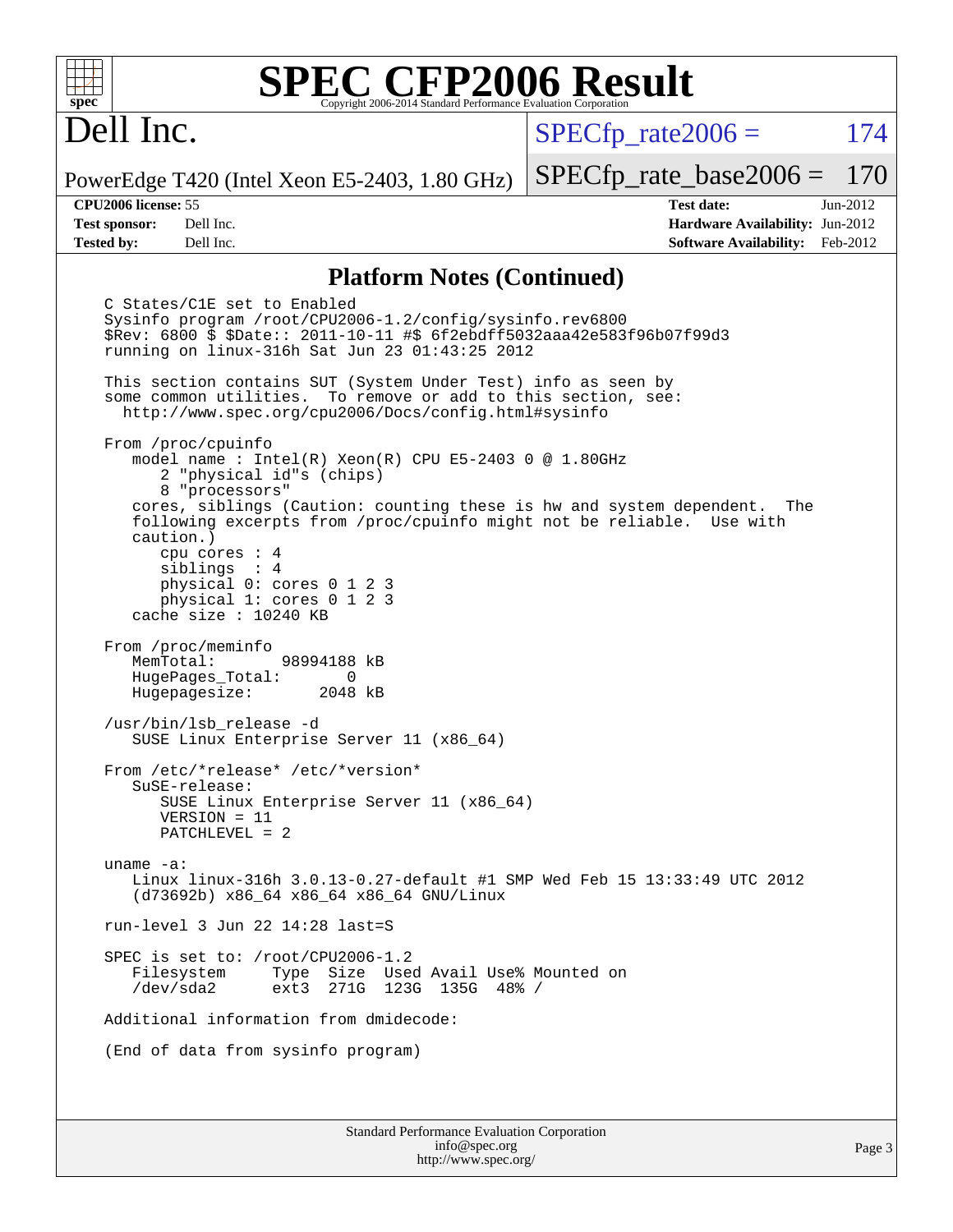# Dell Inc.

 $SPECTp_rate2006 = 174$ 

PowerEdge T420 (Intel Xeon E5-2403, 1.80 GHz)

**[Tested by:](http://www.spec.org/auto/cpu2006/Docs/result-fields.html#Testedby)** Dell Inc. **[Software Availability:](http://www.spec.org/auto/cpu2006/Docs/result-fields.html#SoftwareAvailability)** Feb-2012

[SPECfp\\_rate\\_base2006 =](http://www.spec.org/auto/cpu2006/Docs/result-fields.html#SPECfpratebase2006) 170 **[CPU2006 license:](http://www.spec.org/auto/cpu2006/Docs/result-fields.html#CPU2006license)** 55 **[Test date:](http://www.spec.org/auto/cpu2006/Docs/result-fields.html#Testdate)** Jun-2012 **[Test sponsor:](http://www.spec.org/auto/cpu2006/Docs/result-fields.html#Testsponsor)** Dell Inc. **[Hardware Availability:](http://www.spec.org/auto/cpu2006/Docs/result-fields.html#HardwareAvailability)** Jun-2012

#### **[General Notes](http://www.spec.org/auto/cpu2006/Docs/result-fields.html#GeneralNotes)**

Environment variables set by runspec before the start of the run: LD LIBRARY PATH = "/root/CPU2006-1.2/libs/32:/root/CPU2006-1.2/libs/64"

 Binaries compiled on a system with 1x Core i7-860 CPU + 8GB memory using RHEL5.5 Transparent Huge Pages enabled with: echo always > /sys/kernel/mm/transparent\_hugepage/enabled Filesystem page cache cleared with: echo 1> /proc/sys/vm/drop\_caches runspec command invoked through numactl i.e.: numactl --interleave=all runspec <etc>

#### **[Base Compiler Invocation](http://www.spec.org/auto/cpu2006/Docs/result-fields.html#BaseCompilerInvocation)**

[C benchmarks](http://www.spec.org/auto/cpu2006/Docs/result-fields.html#Cbenchmarks):  $\text{icc}$   $-\text{m64}$ 

[C++ benchmarks:](http://www.spec.org/auto/cpu2006/Docs/result-fields.html#CXXbenchmarks) [icpc -m64](http://www.spec.org/cpu2006/results/res2012q3/cpu2006-20120703-23403.flags.html#user_CXXbase_intel_icpc_64bit_bedb90c1146cab66620883ef4f41a67e)

[Fortran benchmarks](http://www.spec.org/auto/cpu2006/Docs/result-fields.html#Fortranbenchmarks): [ifort -m64](http://www.spec.org/cpu2006/results/res2012q3/cpu2006-20120703-23403.flags.html#user_FCbase_intel_ifort_64bit_ee9d0fb25645d0210d97eb0527dcc06e)

[Benchmarks using both Fortran and C](http://www.spec.org/auto/cpu2006/Docs/result-fields.html#BenchmarksusingbothFortranandC): [icc -m64](http://www.spec.org/cpu2006/results/res2012q3/cpu2006-20120703-23403.flags.html#user_CC_FCbase_intel_icc_64bit_0b7121f5ab7cfabee23d88897260401c) [ifort -m64](http://www.spec.org/cpu2006/results/res2012q3/cpu2006-20120703-23403.flags.html#user_CC_FCbase_intel_ifort_64bit_ee9d0fb25645d0210d97eb0527dcc06e)

### **[Base Portability Flags](http://www.spec.org/auto/cpu2006/Docs/result-fields.html#BasePortabilityFlags)**

| 410.bwaves: -DSPEC CPU LP64                |                                                                |
|--------------------------------------------|----------------------------------------------------------------|
| 416.gamess: -DSPEC_CPU_LP64                |                                                                |
| 433.milc: -DSPEC CPU LP64                  |                                                                |
| 434.zeusmp: - DSPEC_CPU_LP64               |                                                                |
| 435.gromacs: -DSPEC_CPU_LP64 -nofor_main   |                                                                |
| 436.cactusADM: -DSPEC CPU LP64 -nofor main |                                                                |
| 437.leslie3d: -DSPEC CPU LP64              |                                                                |
| 444.namd: -DSPEC CPU LP64                  |                                                                |
| 447.dealII: -DSPEC_CPU LP64                |                                                                |
| 450.soplex: -DSPEC_CPU_LP64                |                                                                |
| 453.povray: -DSPEC_CPU_LP64                |                                                                |
| 454.calculix: -DSPEC CPU LP64 -nofor main  |                                                                |
| 459.GemsFDTD: -DSPEC CPU LP64              |                                                                |
| 465.tonto: -DSPEC CPU LP64                 |                                                                |
| 470.1bm: - DSPEC CPU LP64                  |                                                                |
|                                            | 481.wrf: -DSPEC CPU_LP64 -DSPEC_CPU_CASE_FLAG -DSPEC_CPU_LINUX |
| 482.sphinx3: -DSPEC CPU LP64               |                                                                |
|                                            |                                                                |

| <b>Standard Performance Evaluation Corporation</b> |
|----------------------------------------------------|
| info@spec.org                                      |
| http://www.spec.org/                               |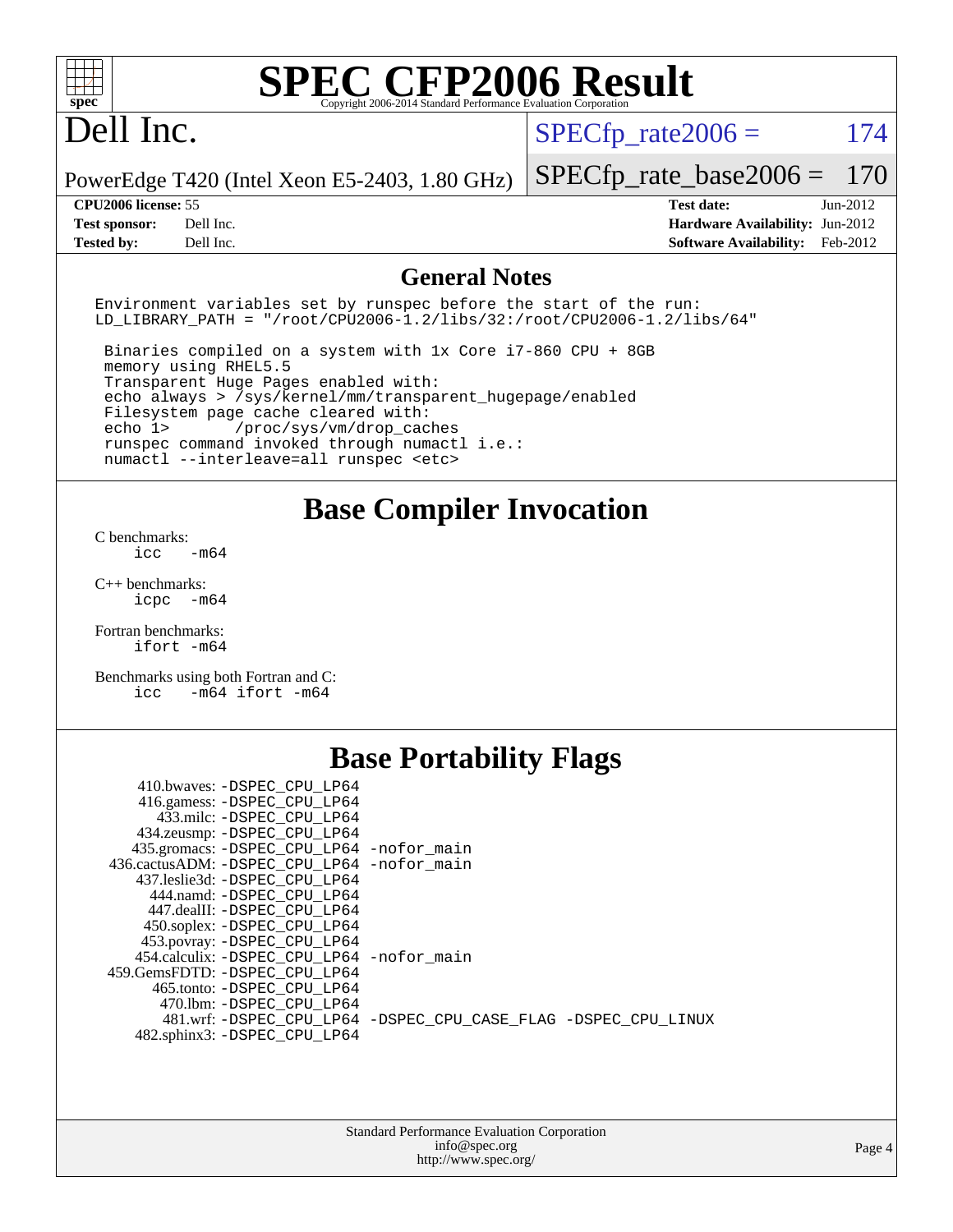

# Dell Inc.

 $SPECTp\_rate2006 = 174$ 

[SPECfp\\_rate\\_base2006 =](http://www.spec.org/auto/cpu2006/Docs/result-fields.html#SPECfpratebase2006) 170

PowerEdge T420 (Intel Xeon E5-2403, 1.80 GHz)

**[Tested by:](http://www.spec.org/auto/cpu2006/Docs/result-fields.html#Testedby)** Dell Inc. **[Software Availability:](http://www.spec.org/auto/cpu2006/Docs/result-fields.html#SoftwareAvailability)** Feb-2012

**[CPU2006 license:](http://www.spec.org/auto/cpu2006/Docs/result-fields.html#CPU2006license)** 55 **[Test date:](http://www.spec.org/auto/cpu2006/Docs/result-fields.html#Testdate)** Jun-2012 **[Test sponsor:](http://www.spec.org/auto/cpu2006/Docs/result-fields.html#Testsponsor)** Dell Inc. **[Hardware Availability:](http://www.spec.org/auto/cpu2006/Docs/result-fields.html#HardwareAvailability)** Jun-2012

### **[Base Optimization Flags](http://www.spec.org/auto/cpu2006/Docs/result-fields.html#BaseOptimizationFlags)**

[C benchmarks](http://www.spec.org/auto/cpu2006/Docs/result-fields.html#Cbenchmarks): [-xAVX](http://www.spec.org/cpu2006/results/res2012q3/cpu2006-20120703-23403.flags.html#user_CCbase_f-xAVX) [-ipo](http://www.spec.org/cpu2006/results/res2012q3/cpu2006-20120703-23403.flags.html#user_CCbase_f-ipo) [-O3](http://www.spec.org/cpu2006/results/res2012q3/cpu2006-20120703-23403.flags.html#user_CCbase_f-O3) [-no-prec-div](http://www.spec.org/cpu2006/results/res2012q3/cpu2006-20120703-23403.flags.html#user_CCbase_f-no-prec-div) [-static](http://www.spec.org/cpu2006/results/res2012q3/cpu2006-20120703-23403.flags.html#user_CCbase_f-static) [-opt-prefetch](http://www.spec.org/cpu2006/results/res2012q3/cpu2006-20120703-23403.flags.html#user_CCbase_f-opt-prefetch) [-auto-p32](http://www.spec.org/cpu2006/results/res2012q3/cpu2006-20120703-23403.flags.html#user_CCbase_f-auto-p32) [-ansi-alias](http://www.spec.org/cpu2006/results/res2012q3/cpu2006-20120703-23403.flags.html#user_CCbase_f-ansi-alias) [-opt-mem-layout-trans=3](http://www.spec.org/cpu2006/results/res2012q3/cpu2006-20120703-23403.flags.html#user_CCbase_f-opt-mem-layout-trans_a7b82ad4bd7abf52556d4961a2ae94d5) [C++ benchmarks:](http://www.spec.org/auto/cpu2006/Docs/result-fields.html#CXXbenchmarks) [-xAVX](http://www.spec.org/cpu2006/results/res2012q3/cpu2006-20120703-23403.flags.html#user_CXXbase_f-xAVX) [-ipo](http://www.spec.org/cpu2006/results/res2012q3/cpu2006-20120703-23403.flags.html#user_CXXbase_f-ipo) [-O3](http://www.spec.org/cpu2006/results/res2012q3/cpu2006-20120703-23403.flags.html#user_CXXbase_f-O3) [-no-prec-div](http://www.spec.org/cpu2006/results/res2012q3/cpu2006-20120703-23403.flags.html#user_CXXbase_f-no-prec-div) [-static](http://www.spec.org/cpu2006/results/res2012q3/cpu2006-20120703-23403.flags.html#user_CXXbase_f-static) [-opt-prefetch](http://www.spec.org/cpu2006/results/res2012q3/cpu2006-20120703-23403.flags.html#user_CXXbase_f-opt-prefetch) [-auto-p32](http://www.spec.org/cpu2006/results/res2012q3/cpu2006-20120703-23403.flags.html#user_CXXbase_f-auto-p32) [-ansi-alias](http://www.spec.org/cpu2006/results/res2012q3/cpu2006-20120703-23403.flags.html#user_CXXbase_f-ansi-alias) [-opt-mem-layout-trans=3](http://www.spec.org/cpu2006/results/res2012q3/cpu2006-20120703-23403.flags.html#user_CXXbase_f-opt-mem-layout-trans_a7b82ad4bd7abf52556d4961a2ae94d5) [Fortran benchmarks](http://www.spec.org/auto/cpu2006/Docs/result-fields.html#Fortranbenchmarks): [-xAVX](http://www.spec.org/cpu2006/results/res2012q3/cpu2006-20120703-23403.flags.html#user_FCbase_f-xAVX) [-ipo](http://www.spec.org/cpu2006/results/res2012q3/cpu2006-20120703-23403.flags.html#user_FCbase_f-ipo) [-O3](http://www.spec.org/cpu2006/results/res2012q3/cpu2006-20120703-23403.flags.html#user_FCbase_f-O3) [-no-prec-div](http://www.spec.org/cpu2006/results/res2012q3/cpu2006-20120703-23403.flags.html#user_FCbase_f-no-prec-div) [-static](http://www.spec.org/cpu2006/results/res2012q3/cpu2006-20120703-23403.flags.html#user_FCbase_f-static) [-opt-prefetch](http://www.spec.org/cpu2006/results/res2012q3/cpu2006-20120703-23403.flags.html#user_FCbase_f-opt-prefetch) [Benchmarks using both Fortran and C](http://www.spec.org/auto/cpu2006/Docs/result-fields.html#BenchmarksusingbothFortranandC): [-xAVX](http://www.spec.org/cpu2006/results/res2012q3/cpu2006-20120703-23403.flags.html#user_CC_FCbase_f-xAVX) [-ipo](http://www.spec.org/cpu2006/results/res2012q3/cpu2006-20120703-23403.flags.html#user_CC_FCbase_f-ipo) [-O3](http://www.spec.org/cpu2006/results/res2012q3/cpu2006-20120703-23403.flags.html#user_CC_FCbase_f-O3) [-no-prec-div](http://www.spec.org/cpu2006/results/res2012q3/cpu2006-20120703-23403.flags.html#user_CC_FCbase_f-no-prec-div) [-static](http://www.spec.org/cpu2006/results/res2012q3/cpu2006-20120703-23403.flags.html#user_CC_FCbase_f-static) [-opt-prefetch](http://www.spec.org/cpu2006/results/res2012q3/cpu2006-20120703-23403.flags.html#user_CC_FCbase_f-opt-prefetch) [-auto-p32](http://www.spec.org/cpu2006/results/res2012q3/cpu2006-20120703-23403.flags.html#user_CC_FCbase_f-auto-p32) [-ansi-alias](http://www.spec.org/cpu2006/results/res2012q3/cpu2006-20120703-23403.flags.html#user_CC_FCbase_f-ansi-alias) [-opt-mem-layout-trans=3](http://www.spec.org/cpu2006/results/res2012q3/cpu2006-20120703-23403.flags.html#user_CC_FCbase_f-opt-mem-layout-trans_a7b82ad4bd7abf52556d4961a2ae94d5)

## **[Peak Compiler Invocation](http://www.spec.org/auto/cpu2006/Docs/result-fields.html#PeakCompilerInvocation)**

[C benchmarks](http://www.spec.org/auto/cpu2006/Docs/result-fields.html#Cbenchmarks):  $icc$   $-m64$ 

[C++ benchmarks \(except as noted below\):](http://www.spec.org/auto/cpu2006/Docs/result-fields.html#CXXbenchmarksexceptasnotedbelow) [icpc -m64](http://www.spec.org/cpu2006/results/res2012q3/cpu2006-20120703-23403.flags.html#user_CXXpeak_intel_icpc_64bit_bedb90c1146cab66620883ef4f41a67e)

450.soplex: [icpc -m32](http://www.spec.org/cpu2006/results/res2012q3/cpu2006-20120703-23403.flags.html#user_peakCXXLD450_soplex_intel_icpc_4e5a5ef1a53fd332b3c49e69c3330699)

[Fortran benchmarks](http://www.spec.org/auto/cpu2006/Docs/result-fields.html#Fortranbenchmarks): [ifort -m64](http://www.spec.org/cpu2006/results/res2012q3/cpu2006-20120703-23403.flags.html#user_FCpeak_intel_ifort_64bit_ee9d0fb25645d0210d97eb0527dcc06e)

[Benchmarks using both Fortran and C](http://www.spec.org/auto/cpu2006/Docs/result-fields.html#BenchmarksusingbothFortranandC):<br>icc -m64 ifort -m64  $-m64$  ifort  $-m64$ 

## **[Peak Portability Flags](http://www.spec.org/auto/cpu2006/Docs/result-fields.html#PeakPortabilityFlags)**

| 410.bwaves: - DSPEC CPU LP64                |  |
|---------------------------------------------|--|
| 416.gamess: -DSPEC_CPU_LP64                 |  |
| 433.milc: -DSPEC CPU LP64                   |  |
| 434.zeusmp: - DSPEC_CPU_LP64                |  |
| 435.gromacs: -DSPEC_CPU_LP64 -nofor_main    |  |
| 436.cactusADM: -DSPEC CPU LP64 -nofor main  |  |
| 437.leslie3d: -DSPEC CPU LP64               |  |
| 444.namd: - DSPEC CPU LP64                  |  |
| 447.dealII: -DSPEC CPU LP64                 |  |
| 453.povray: -DSPEC_CPU_LP64                 |  |
| 454.calculix: - DSPEC CPU LP64 - nofor main |  |
| 465.tonto: - DSPEC CPU LP64                 |  |

Continued on next page

Standard Performance Evaluation Corporation [info@spec.org](mailto:info@spec.org) <http://www.spec.org/>

Page 5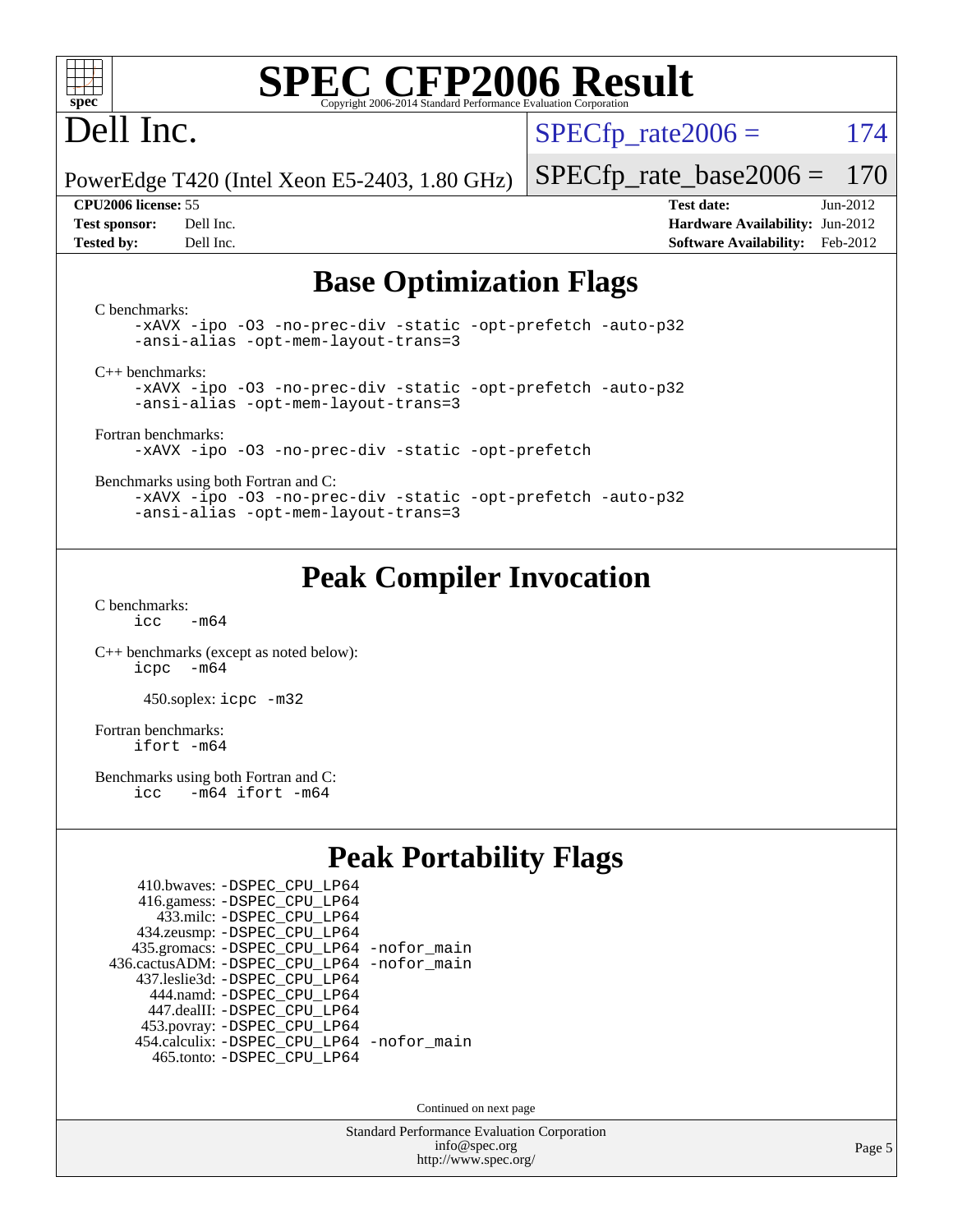

# Dell Inc.

 $SPECTp\_rate2006 = 174$ 

PowerEdge T420 (Intel Xeon E5-2403, 1.80 GHz)

[SPECfp\\_rate\\_base2006 =](http://www.spec.org/auto/cpu2006/Docs/result-fields.html#SPECfpratebase2006) 170

**[CPU2006 license:](http://www.spec.org/auto/cpu2006/Docs/result-fields.html#CPU2006license)** 55 **[Test date:](http://www.spec.org/auto/cpu2006/Docs/result-fields.html#Testdate)** Jun-2012 **[Test sponsor:](http://www.spec.org/auto/cpu2006/Docs/result-fields.html#Testsponsor)** Dell Inc. **[Hardware Availability:](http://www.spec.org/auto/cpu2006/Docs/result-fields.html#HardwareAvailability)** Jun-2012 **[Tested by:](http://www.spec.org/auto/cpu2006/Docs/result-fields.html#Testedby)** Dell Inc. **[Software Availability:](http://www.spec.org/auto/cpu2006/Docs/result-fields.html#SoftwareAvailability)** Feb-2012

## **[Peak Portability Flags \(Continued\)](http://www.spec.org/auto/cpu2006/Docs/result-fields.html#PeakPortabilityFlags)**

470.lbm: [-DSPEC\\_CPU\\_LP64](http://www.spec.org/cpu2006/results/res2012q3/cpu2006-20120703-23403.flags.html#suite_peakPORTABILITY470_lbm_DSPEC_CPU_LP64)

 481.wrf: [-DSPEC\\_CPU\\_LP64](http://www.spec.org/cpu2006/results/res2012q3/cpu2006-20120703-23403.flags.html#suite_peakPORTABILITY481_wrf_DSPEC_CPU_LP64) [-DSPEC\\_CPU\\_CASE\\_FLAG](http://www.spec.org/cpu2006/results/res2012q3/cpu2006-20120703-23403.flags.html#b481.wrf_peakCPORTABILITY_DSPEC_CPU_CASE_FLAG) [-DSPEC\\_CPU\\_LINUX](http://www.spec.org/cpu2006/results/res2012q3/cpu2006-20120703-23403.flags.html#b481.wrf_peakCPORTABILITY_DSPEC_CPU_LINUX) 482.sphinx3: [-DSPEC\\_CPU\\_LP64](http://www.spec.org/cpu2006/results/res2012q3/cpu2006-20120703-23403.flags.html#suite_peakPORTABILITY482_sphinx3_DSPEC_CPU_LP64)

## **[Peak Optimization Flags](http://www.spec.org/auto/cpu2006/Docs/result-fields.html#PeakOptimizationFlags)**

[C benchmarks](http://www.spec.org/auto/cpu2006/Docs/result-fields.html#Cbenchmarks):

 433.milc: [-xAVX](http://www.spec.org/cpu2006/results/res2012q3/cpu2006-20120703-23403.flags.html#user_peakPASS2_CFLAGSPASS2_LDFLAGS433_milc_f-xAVX)(pass 2) [-prof-gen](http://www.spec.org/cpu2006/results/res2012q3/cpu2006-20120703-23403.flags.html#user_peakPASS1_CFLAGSPASS1_LDFLAGS433_milc_prof_gen_e43856698f6ca7b7e442dfd80e94a8fc)(pass 1) [-ipo](http://www.spec.org/cpu2006/results/res2012q3/cpu2006-20120703-23403.flags.html#user_peakPASS2_CFLAGSPASS2_LDFLAGS433_milc_f-ipo)(pass 2) [-O3](http://www.spec.org/cpu2006/results/res2012q3/cpu2006-20120703-23403.flags.html#user_peakPASS2_CFLAGSPASS2_LDFLAGS433_milc_f-O3)(pass 2) [-no-prec-div](http://www.spec.org/cpu2006/results/res2012q3/cpu2006-20120703-23403.flags.html#user_peakPASS2_CFLAGSPASS2_LDFLAGS433_milc_f-no-prec-div)(pass 2) [-prof-use](http://www.spec.org/cpu2006/results/res2012q3/cpu2006-20120703-23403.flags.html#user_peakPASS2_CFLAGSPASS2_LDFLAGS433_milc_prof_use_bccf7792157ff70d64e32fe3e1250b55)(pass 2) [-static](http://www.spec.org/cpu2006/results/res2012q3/cpu2006-20120703-23403.flags.html#user_peakOPTIMIZE433_milc_f-static) [-auto-ilp32](http://www.spec.org/cpu2006/results/res2012q3/cpu2006-20120703-23403.flags.html#user_peakCOPTIMIZE433_milc_f-auto-ilp32) [-opt-mem-layout-trans=3](http://www.spec.org/cpu2006/results/res2012q3/cpu2006-20120703-23403.flags.html#user_peakCOPTIMIZE433_milc_f-opt-mem-layout-trans_a7b82ad4bd7abf52556d4961a2ae94d5)

 $470$ .lbm: basepeak = yes

 $482$ .sphinx $3$ : basepeak = yes

[C++ benchmarks:](http://www.spec.org/auto/cpu2006/Docs/result-fields.html#CXXbenchmarks)

 444.namd: [-xAVX](http://www.spec.org/cpu2006/results/res2012q3/cpu2006-20120703-23403.flags.html#user_peakPASS2_CXXFLAGSPASS2_LDFLAGS444_namd_f-xAVX)(pass 2) [-prof-gen](http://www.spec.org/cpu2006/results/res2012q3/cpu2006-20120703-23403.flags.html#user_peakPASS1_CXXFLAGSPASS1_LDFLAGS444_namd_prof_gen_e43856698f6ca7b7e442dfd80e94a8fc)(pass 1) [-ipo](http://www.spec.org/cpu2006/results/res2012q3/cpu2006-20120703-23403.flags.html#user_peakPASS2_CXXFLAGSPASS2_LDFLAGS444_namd_f-ipo)(pass 2) [-O3](http://www.spec.org/cpu2006/results/res2012q3/cpu2006-20120703-23403.flags.html#user_peakPASS2_CXXFLAGSPASS2_LDFLAGS444_namd_f-O3)(pass 2) [-no-prec-div](http://www.spec.org/cpu2006/results/res2012q3/cpu2006-20120703-23403.flags.html#user_peakPASS2_CXXFLAGSPASS2_LDFLAGS444_namd_f-no-prec-div)(pass 2) [-prof-use](http://www.spec.org/cpu2006/results/res2012q3/cpu2006-20120703-23403.flags.html#user_peakPASS2_CXXFLAGSPASS2_LDFLAGS444_namd_prof_use_bccf7792157ff70d64e32fe3e1250b55)(pass 2) [-fno-alias](http://www.spec.org/cpu2006/results/res2012q3/cpu2006-20120703-23403.flags.html#user_peakCXXOPTIMIZE444_namd_f-no-alias_694e77f6c5a51e658e82ccff53a9e63a) [-auto-ilp32](http://www.spec.org/cpu2006/results/res2012q3/cpu2006-20120703-23403.flags.html#user_peakCXXOPTIMIZE444_namd_f-auto-ilp32)

447.dealII: basepeak = yes

 450.soplex: [-xAVX](http://www.spec.org/cpu2006/results/res2012q3/cpu2006-20120703-23403.flags.html#user_peakPASS2_CXXFLAGSPASS2_LDFLAGS450_soplex_f-xAVX)(pass 2) [-prof-gen](http://www.spec.org/cpu2006/results/res2012q3/cpu2006-20120703-23403.flags.html#user_peakPASS1_CXXFLAGSPASS1_LDFLAGS450_soplex_prof_gen_e43856698f6ca7b7e442dfd80e94a8fc)(pass 1) [-ipo](http://www.spec.org/cpu2006/results/res2012q3/cpu2006-20120703-23403.flags.html#user_peakPASS2_CXXFLAGSPASS2_LDFLAGS450_soplex_f-ipo)(pass 2) [-O3](http://www.spec.org/cpu2006/results/res2012q3/cpu2006-20120703-23403.flags.html#user_peakPASS2_CXXFLAGSPASS2_LDFLAGS450_soplex_f-O3)(pass 2) [-no-prec-div](http://www.spec.org/cpu2006/results/res2012q3/cpu2006-20120703-23403.flags.html#user_peakPASS2_CXXFLAGSPASS2_LDFLAGS450_soplex_f-no-prec-div)(pass 2) [-prof-use](http://www.spec.org/cpu2006/results/res2012q3/cpu2006-20120703-23403.flags.html#user_peakPASS2_CXXFLAGSPASS2_LDFLAGS450_soplex_prof_use_bccf7792157ff70d64e32fe3e1250b55)(pass 2) [-opt-malloc-options=3](http://www.spec.org/cpu2006/results/res2012q3/cpu2006-20120703-23403.flags.html#user_peakOPTIMIZE450_soplex_f-opt-malloc-options_13ab9b803cf986b4ee62f0a5998c2238)

 453.povray: [-xAVX](http://www.spec.org/cpu2006/results/res2012q3/cpu2006-20120703-23403.flags.html#user_peakPASS2_CXXFLAGSPASS2_LDFLAGS453_povray_f-xAVX)(pass 2) [-prof-gen](http://www.spec.org/cpu2006/results/res2012q3/cpu2006-20120703-23403.flags.html#user_peakPASS1_CXXFLAGSPASS1_LDFLAGS453_povray_prof_gen_e43856698f6ca7b7e442dfd80e94a8fc)(pass 1) [-ipo](http://www.spec.org/cpu2006/results/res2012q3/cpu2006-20120703-23403.flags.html#user_peakPASS2_CXXFLAGSPASS2_LDFLAGS453_povray_f-ipo)(pass 2) [-O3](http://www.spec.org/cpu2006/results/res2012q3/cpu2006-20120703-23403.flags.html#user_peakPASS2_CXXFLAGSPASS2_LDFLAGS453_povray_f-O3)(pass 2) [-no-prec-div](http://www.spec.org/cpu2006/results/res2012q3/cpu2006-20120703-23403.flags.html#user_peakPASS2_CXXFLAGSPASS2_LDFLAGS453_povray_f-no-prec-div)(pass 2) [-prof-use](http://www.spec.org/cpu2006/results/res2012q3/cpu2006-20120703-23403.flags.html#user_peakPASS2_CXXFLAGSPASS2_LDFLAGS453_povray_prof_use_bccf7792157ff70d64e32fe3e1250b55)(pass 2) [-unroll4](http://www.spec.org/cpu2006/results/res2012q3/cpu2006-20120703-23403.flags.html#user_peakCXXOPTIMIZE453_povray_f-unroll_4e5e4ed65b7fd20bdcd365bec371b81f) [-ansi-alias](http://www.spec.org/cpu2006/results/res2012q3/cpu2006-20120703-23403.flags.html#user_peakCXXOPTIMIZE453_povray_f-ansi-alias)

[Fortran benchmarks](http://www.spec.org/auto/cpu2006/Docs/result-fields.html#Fortranbenchmarks):

 410.bwaves: [-xAVX](http://www.spec.org/cpu2006/results/res2012q3/cpu2006-20120703-23403.flags.html#user_peakPASS2_FFLAGSPASS2_LDFLAGS410_bwaves_f-xAVX)(pass 2) [-prof-gen](http://www.spec.org/cpu2006/results/res2012q3/cpu2006-20120703-23403.flags.html#user_peakPASS1_FFLAGSPASS1_LDFLAGS410_bwaves_prof_gen_e43856698f6ca7b7e442dfd80e94a8fc)(pass 1) [-ipo](http://www.spec.org/cpu2006/results/res2012q3/cpu2006-20120703-23403.flags.html#user_peakPASS2_FFLAGSPASS2_LDFLAGS410_bwaves_f-ipo)(pass 2) [-O3](http://www.spec.org/cpu2006/results/res2012q3/cpu2006-20120703-23403.flags.html#user_peakPASS2_FFLAGSPASS2_LDFLAGS410_bwaves_f-O3)(pass 2) [-no-prec-div](http://www.spec.org/cpu2006/results/res2012q3/cpu2006-20120703-23403.flags.html#user_peakPASS2_FFLAGSPASS2_LDFLAGS410_bwaves_f-no-prec-div)(pass 2) [-prof-use](http://www.spec.org/cpu2006/results/res2012q3/cpu2006-20120703-23403.flags.html#user_peakPASS2_FFLAGSPASS2_LDFLAGS410_bwaves_prof_use_bccf7792157ff70d64e32fe3e1250b55)(pass 2) [-static](http://www.spec.org/cpu2006/results/res2012q3/cpu2006-20120703-23403.flags.html#user_peakOPTIMIZE410_bwaves_f-static)

 416.gamess: [-xAVX](http://www.spec.org/cpu2006/results/res2012q3/cpu2006-20120703-23403.flags.html#user_peakPASS2_FFLAGSPASS2_LDFLAGS416_gamess_f-xAVX)(pass 2) [-prof-gen](http://www.spec.org/cpu2006/results/res2012q3/cpu2006-20120703-23403.flags.html#user_peakPASS1_FFLAGSPASS1_LDFLAGS416_gamess_prof_gen_e43856698f6ca7b7e442dfd80e94a8fc)(pass 1) [-ipo](http://www.spec.org/cpu2006/results/res2012q3/cpu2006-20120703-23403.flags.html#user_peakPASS2_FFLAGSPASS2_LDFLAGS416_gamess_f-ipo)(pass 2) [-O3](http://www.spec.org/cpu2006/results/res2012q3/cpu2006-20120703-23403.flags.html#user_peakPASS2_FFLAGSPASS2_LDFLAGS416_gamess_f-O3)(pass 2) [-no-prec-div](http://www.spec.org/cpu2006/results/res2012q3/cpu2006-20120703-23403.flags.html#user_peakPASS2_FFLAGSPASS2_LDFLAGS416_gamess_f-no-prec-div)(pass 2) [-prof-use](http://www.spec.org/cpu2006/results/res2012q3/cpu2006-20120703-23403.flags.html#user_peakPASS2_FFLAGSPASS2_LDFLAGS416_gamess_prof_use_bccf7792157ff70d64e32fe3e1250b55)(pass 2) [-unroll2](http://www.spec.org/cpu2006/results/res2012q3/cpu2006-20120703-23403.flags.html#user_peakOPTIMIZE416_gamess_f-unroll_784dae83bebfb236979b41d2422d7ec2) [-inline-level=0](http://www.spec.org/cpu2006/results/res2012q3/cpu2006-20120703-23403.flags.html#user_peakOPTIMIZE416_gamess_f-inline-level_318d07a09274ad25e8d15dbfaa68ba50) [-scalar-rep-](http://www.spec.org/cpu2006/results/res2012q3/cpu2006-20120703-23403.flags.html#user_peakOPTIMIZE416_gamess_f-disablescalarrep_abbcad04450fb118e4809c81d83c8a1d) [-static](http://www.spec.org/cpu2006/results/res2012q3/cpu2006-20120703-23403.flags.html#user_peakOPTIMIZE416_gamess_f-static)

434.zeusmp: basepeak = yes

437.leslie3d: [-xAVX](http://www.spec.org/cpu2006/results/res2012q3/cpu2006-20120703-23403.flags.html#user_peakOPTIMIZE437_leslie3d_f-xAVX) [-ipo](http://www.spec.org/cpu2006/results/res2012q3/cpu2006-20120703-23403.flags.html#user_peakOPTIMIZE437_leslie3d_f-ipo) [-O3](http://www.spec.org/cpu2006/results/res2012q3/cpu2006-20120703-23403.flags.html#user_peakOPTIMIZE437_leslie3d_f-O3) [-no-prec-div](http://www.spec.org/cpu2006/results/res2012q3/cpu2006-20120703-23403.flags.html#user_peakOPTIMIZE437_leslie3d_f-no-prec-div) [-static](http://www.spec.org/cpu2006/results/res2012q3/cpu2006-20120703-23403.flags.html#user_peakOPTIMIZE437_leslie3d_f-static) [-opt-prefetch](http://www.spec.org/cpu2006/results/res2012q3/cpu2006-20120703-23403.flags.html#user_peakOPTIMIZE437_leslie3d_f-opt-prefetch)

 459.GemsFDTD: [-xAVX](http://www.spec.org/cpu2006/results/res2012q3/cpu2006-20120703-23403.flags.html#user_peakPASS2_FFLAGSPASS2_LDFLAGS459_GemsFDTD_f-xAVX)(pass 2) [-prof-gen](http://www.spec.org/cpu2006/results/res2012q3/cpu2006-20120703-23403.flags.html#user_peakPASS1_FFLAGSPASS1_LDFLAGS459_GemsFDTD_prof_gen_e43856698f6ca7b7e442dfd80e94a8fc)(pass 1) [-ipo](http://www.spec.org/cpu2006/results/res2012q3/cpu2006-20120703-23403.flags.html#user_peakPASS2_FFLAGSPASS2_LDFLAGS459_GemsFDTD_f-ipo)(pass 2) [-O3](http://www.spec.org/cpu2006/results/res2012q3/cpu2006-20120703-23403.flags.html#user_peakPASS2_FFLAGSPASS2_LDFLAGS459_GemsFDTD_f-O3)(pass 2) [-no-prec-div](http://www.spec.org/cpu2006/results/res2012q3/cpu2006-20120703-23403.flags.html#user_peakPASS2_FFLAGSPASS2_LDFLAGS459_GemsFDTD_f-no-prec-div)(pass 2) [-prof-use](http://www.spec.org/cpu2006/results/res2012q3/cpu2006-20120703-23403.flags.html#user_peakPASS2_FFLAGSPASS2_LDFLAGS459_GemsFDTD_prof_use_bccf7792157ff70d64e32fe3e1250b55)(pass 2) [-opt-malloc-options=3](http://www.spec.org/cpu2006/results/res2012q3/cpu2006-20120703-23403.flags.html#user_peakOPTIMIZE459_GemsFDTD_f-opt-malloc-options_13ab9b803cf986b4ee62f0a5998c2238)

 $465$ .tonto:  $-x$ AVX(pass 2)  $-p$ rof-gen(pass 1)  $-p$ o(pass 2)  $-03$ (pass 2) [-no-prec-div](http://www.spec.org/cpu2006/results/res2012q3/cpu2006-20120703-23403.flags.html#user_peakPASS2_FFLAGSPASS2_LDFLAGS465_tonto_f-no-prec-div)(pass 2) [-prof-use](http://www.spec.org/cpu2006/results/res2012q3/cpu2006-20120703-23403.flags.html#user_peakPASS2_FFLAGSPASS2_LDFLAGS465_tonto_prof_use_bccf7792157ff70d64e32fe3e1250b55)(pass 2) [-unroll4](http://www.spec.org/cpu2006/results/res2012q3/cpu2006-20120703-23403.flags.html#user_peakOPTIMIZE465_tonto_f-unroll_4e5e4ed65b7fd20bdcd365bec371b81f) [-auto](http://www.spec.org/cpu2006/results/res2012q3/cpu2006-20120703-23403.flags.html#user_peakOPTIMIZE465_tonto_f-auto) [-inline-calloc](http://www.spec.org/cpu2006/results/res2012q3/cpu2006-20120703-23403.flags.html#user_peakOPTIMIZE465_tonto_f-inline-calloc) [-opt-malloc-options=3](http://www.spec.org/cpu2006/results/res2012q3/cpu2006-20120703-23403.flags.html#user_peakOPTIMIZE465_tonto_f-opt-malloc-options_13ab9b803cf986b4ee62f0a5998c2238)

Continued on next page

Standard Performance Evaluation Corporation [info@spec.org](mailto:info@spec.org) <http://www.spec.org/>